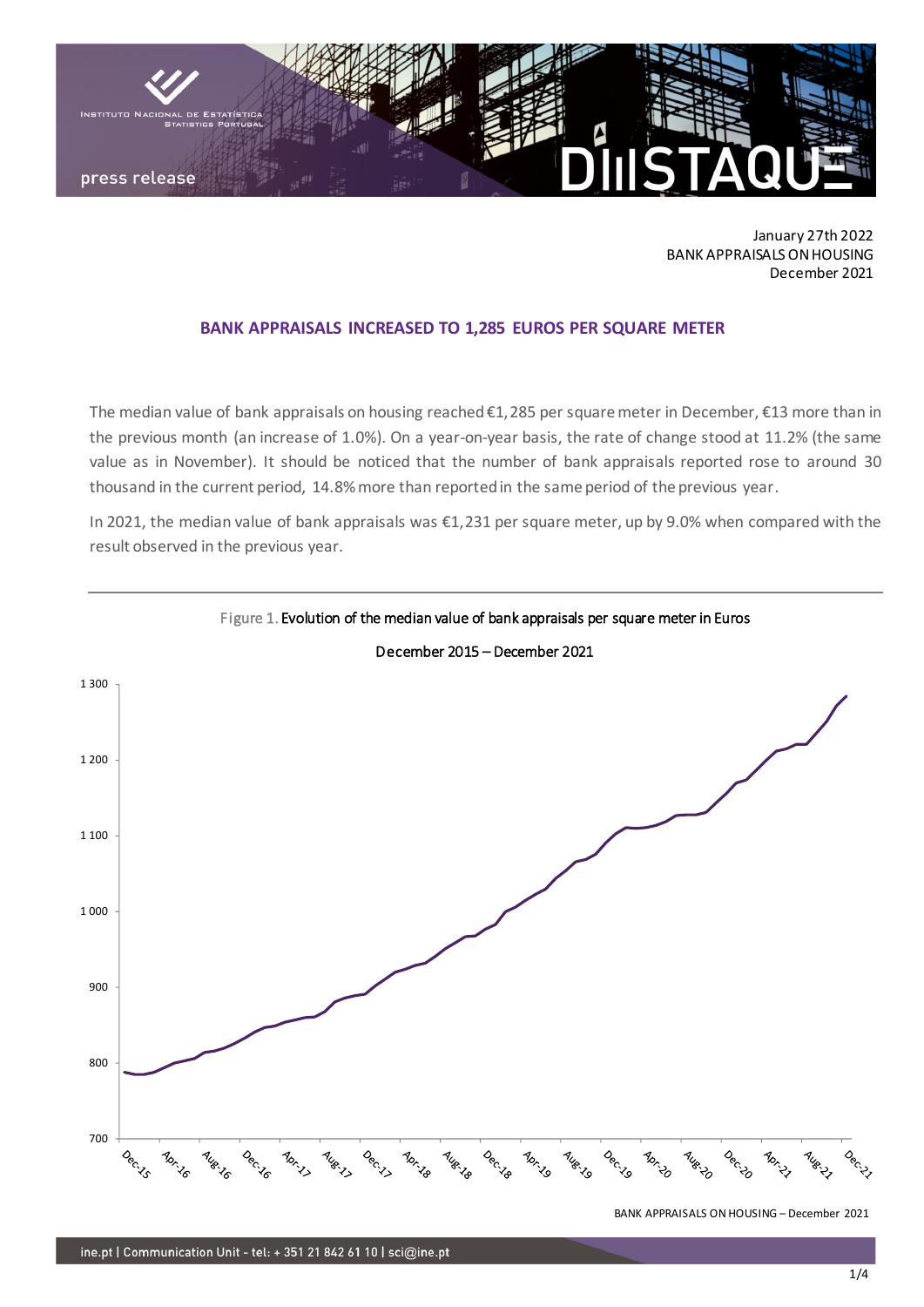

## BANK APPRAISALS ON HOUSING

|                                       | Portugal      |            |         | <b>NUTS II Regional breakdown</b> |                   |         |               |             |         |                                 |            |           |
|---------------------------------------|---------------|------------|---------|-----------------------------------|-------------------|---------|---------------|-------------|---------|---------------------------------|------------|-----------|
| <b>Month</b>                          |               |            |         | <b>Norte</b>                      |                   |         | Centro        |             |         | Área metropolitana de<br>Lisboa |            |           |
|                                       | All Dwellings | Apartments | Houses  | All Dwellings                     | <b>Apartments</b> | Houses  | All Dwellings | Apartments  | Houses  | All Dwellings                   | Apartments | Houses    |
| Dec-20                                | 1,156         | 1,266      | 957     | 1,000                             | 1,078             | 913     | 836           | 872         | 800     | 1,525                           | 1,516      | 1,563     |
| $Jan-21$                              | 1,170         | 1,284      | 968     | 1,009                             | 1,084             | 916     | 842           | 869         | 817     | 1,537                           | 1,533      | 1,552     |
| Feb-21                                | 1,174         | 1,291      | 975     | 1,024                             | 1,092             | 933     | 843           | 882         | 812     | 1,558                           | 1,562      | 1,545     |
| Mar-21                                | 1,187         | 1,300      | 993     | 1,033                             | 1,100             | 943     | 861           | 899         | 825     | 1,567                           | 1,570      | 1,551     |
| Apr-21                                | 1,200         | 1,314      | 1,000   | 1,039                             | 1,110             | 948     | 866           | 903         | 820     | 1,582                           | 1,582      | 1,581     |
| $May-21$                              | 1,212         | 1,326      | 1,012   | 1,046                             | 1,117             | 950     | 875           | 914         | 835     | 1,591                           | 1,586      | 1,606     |
| $Jun-21$                              | 1,215         | 1,339      | 1,001   | 1,043                             | 1,117             | 945     | 870           | 918         | 825     | 1,600                           | 1,599      | 1,611     |
| $Jul-21$                              | 1,221         | 1,350      | 998     | 1,051                             | 1,129             | 944     | 873           | 928         | 824     | 1,608                           | 1,606      | 1,612     |
| Aug-21                                | 1,221         | 1,356      | 987     | 1,050                             | 1,143             | 943     | 866           | 927         | 807     | 1,625                           | 1,626      | 1,613     |
| $Sep-21$                              | 1,236         | 1,369      | 998     | 1,068                             | 1,165             | 952     | 876           | 939         | 819     | 1,638                           | 1,634      | 1,652     |
| $Oct-21$                              | 1,251         | 1,385      | 1,010   | 1,084                             | 1,183             | 964     | 880           | 944         | 826     | 1,659                           | 1,650      | 1,683     |
| Nov-21                                | 1,272         | 1,401      | 1,031   | 1,095                             | 1,185             | 980     | 899           | 950         | 855     | 1,675                           | 1,669      | 1,694     |
| Dec-21                                | 1,285         | 1,419      | 1,030   | 1,102                             | 1,190             | 983     | 904           | 960         | 853     | 1,701                           | 1,695      | 1,722     |
| Month-on-month growth rates, in % (*) |               |            |         |                                   |                   |         |               |             |         |                                 |            |           |
| Dec-20                                | $1.0\,$       | $1.1\,$    | 0.3     | 0.6                               | $1.4\,$           | $1.2\,$ | 0.4           | 0.3         | 0.6     | $1.2\,$                         | $1.4\,$    | 0.5       |
| $Jan-21$                              | $1.2\,$       | 1.4        | $1.1\,$ | 0.9                               | $0.6\,$           | 0.3     | 0.7           | $-0.3$      | $2.1\,$ | 0.8                             | $1.1\,$    | $-0.7$    |
| $Feb-21$                              | 0.3           | 0.5        | 0.7     | $1.5\,$                           | 0.7               | 1.9     | $0.1\,$       | $1.5\,$     | $-0.6$  | $1.4\,$                         | 1.9        | $-0.5$    |
| $Mar-21$                              | $1.1\,$       | 0.7        | $1.8\,$ | 0.9                               | 0.7               | $1.1\,$ | $2.1\,$       | $1.9\,$     | $1.6\,$ | 0.6                             | 0.5        | 0.4       |
| Apr-21                                | $1.1\,$       | $1.1\,$    | 0.7     | $0.6\,$                           | 0.9               | 0.5     | $0.6\,$       | $0.4\,$     | $-0.6$  | $1.0\,$                         | 0.8        | $1.9\,$   |
| $May-21$                              | $1.0\,$       | 0.9        | $1.2\,$ | 0.7                               | $0.6\,$           | $0.2\,$ | $1.0\,$       | $1.2\,$     | $1.8\,$ | 0.6                             | 0.3        | $1.6\,$   |
| $Jun-21$                              | 0.2           | $1.0\,$    | $-1.1$  | $-0.3$                            | $0.0\,$           | $-0.5$  | $-0.6$        | $0.4\,$     | $-1.2$  | 0.6                             | 0.8        | 0.3       |
| $Jul-21$                              | 0.5           | 0.8        | $-0.3$  | 0.8                               | $1.1\,$           | $-0.1$  | 0.3           | $1.1\,$     | $-0.1$  | 0.5                             | 0.4        | $0.1\,$   |
| Aug-21                                | $0.0\,$       | $0.4\,$    | $-1.1$  | $-0.1$                            | $1.2\,$           | $-0.1$  | $-0.8$        | $-0.1$      | $-2.1$  | $1.1\,$                         | $1.2\,$    | $0.1\,$   |
| $Sep-21$                              | $1.2\,$       | $1.0\,$    | $1.1\,$ | $1.7\,$                           | 1.9               | $1.0\,$ | $1.2\,$       | $1.3\,$     | $1.5\,$ | 0.8                             | 0.5        | 2.4       |
| $Oct-21$                              | $1.2\,$       | $1.2\,$    | $1.2\,$ | 1.5                               | $1.5\,$           | $1.3\,$ | 0.5           | $0.5\,$     | 0.9     | 1.3                             | $1.0\,$    | 1.9       |
| $Nov-21$                              | $1.7\,$       | $1.2\,$    | $2.1\,$ | $1.0\,$                           | $0.2\,$           | $1.7\,$ | 2.2           | 0.6         | 3.5     | $1.0\,$                         | $1.2\,$    | 0.7       |
| Dec-21                                | 1.0           | 1.3        | $-0.1$  | 0.6                               | 0.4               | 0.3     | 0.6           | $1.1\,$     | $-0.2$  | 1.6                             | 1.6        | $1.7\,$   |
| Year-on-year growth rates, in % (*)   |               |            |         |                                   |                   |         |               |             |         |                                 |            |           |
| Dec-20                                | $6.0\,$       | 7.0        | 3.7     | 6.4                               | 9.0               | 5.8     | 2.5 $\vert$   | 2.0 $\vert$ | 4.8     | 6.0                             | 5.2        | 9.1       |
| $Jan-21$                              | $6.1\,$       | $7.0\,$    | 4.9     | 5.7                               | 8.2               | 5.7     | 2.9           | $2.0\,$     | 5.3     | 5.3                             | 4.6        | 8.6       |
| $Feb-21$                              | 5.7           | 6.9        | 5.1     | 6.4                               | 8.3               | 6.6     | 2.6           | $4.1\,$     | $3.4$   | 5.3                             | $5.0$      | 7.8       |
| $Mar-21$                              | 6.9           | $7.5$      | 7.6     | 7.6                               | 8.5               | 7.8     | 5.5           | $6.4\,$     | $6.0\,$ | 5.7                             | 5.2        | 7.6       |
| Apr-21                                | 8.0           | 8.6        | 6.5     | 7.9                               | 9.1               | 6.9     | 4.3           | 4.9         | $2.8\,$ | 6.7                             | 6.2        | $\bf 8.1$ |
| $May-21$                              | 8.8           | 9.4        | $6.2\,$ | 7.6                               | 9.0               | $4.6\,$ | 3.7           | 3.9         | $2.5\,$ | $7.1\,$                         | 6.8        | $\bf 8.1$ |
| $Jun-21$                              | 8.6           | 9.8        | 3.8     | $5.2$                             | 6.6               | $2.3\,$ | $1.4\,$       | 3.5         | $-0.8$  | 7.7                             | 8.0        | $6.8\,$   |
| $Jul-21$                              | 8.3           | 9.8        | 3.5     | 5.5                               | $7.0$             | $2.4\,$ | 3.1           | $5.0\,$     | $1.0\,$ | $8.1\,$                         | 8.5        | 6.5       |
| Aug-21                                | 8.2           | 9.9        | 3.2     | $5.0$                             | $7.1\,$           | $3.6\,$ | $2.7\,$       | 5.5         | $0.6\,$ | $8.4\,$                         | 9.0        | 5.5       |
| $Sep-21$                              | 9.6           | 11.0       | 4.7     | 7.7                               | $10.1\,$          | 5.3     | 5.3           | $\bf 8.1$   | $2.8\,$ | 9.7                             | 10.0       | $\bf 8.1$ |
| $Oct-21$                              | 10.6          | 11.8       | 6.7     | 9.2                               | 11.5              | $6.8\,$ | $6.2\,$       | $8.5\,$     | $4.8\,$ | 10.3                            | 10.3       | 9.8       |
| Nov-21                                | 11.2          | 11.9       | $8.1\,$ | $10.2\,$                          | $11.5\,$          | $8.6\,$ | 7.9           | 9.3         | $7.5\,$ | 11.1                            | 11.6       | 8.9       |
| Dec-21                                | 11.2          | 12.1       | $7.6$   | $10.2\,$                          | 10.4              | $7.7\,$ | $8.1\,$       | $10.1\,$    | 6.6     | 11.5                            | 11.8       | 10.2      |

BANK APPRAISALS ON HOUSING – December 2021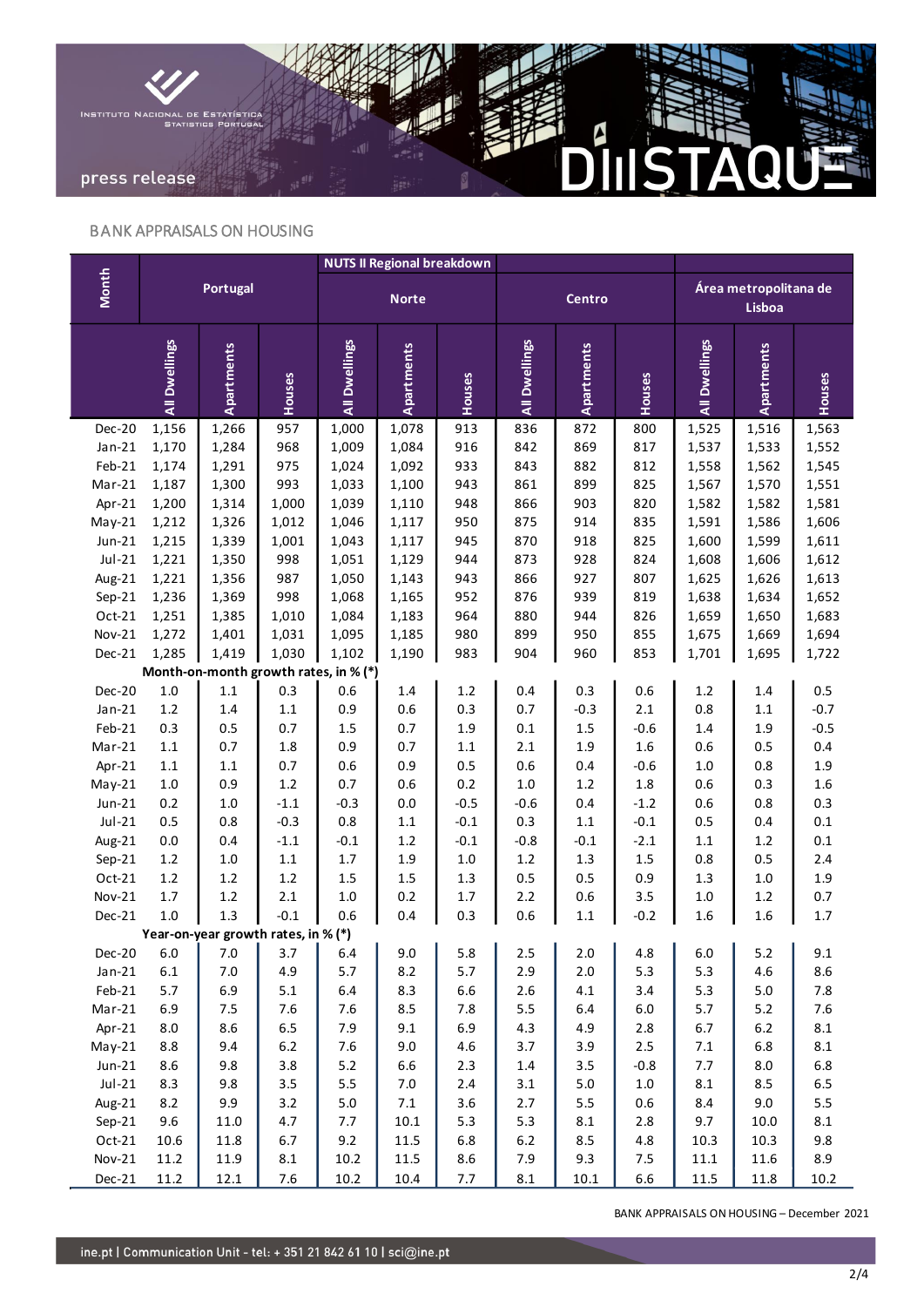

# BANK APPRAISALS ON HOUSING (continued)

|                                       | <b>NUTS II Regional breakdown</b> |                                     |         |                |                   |         |                                      |                   |         |                                      |                   |         |
|---------------------------------------|-----------------------------------|-------------------------------------|---------|----------------|-------------------|---------|--------------------------------------|-------------------|---------|--------------------------------------|-------------------|---------|
| Month                                 |                                   | Alentejo                            |         | <b>Algarve</b> |                   |         | Região Autónoma dos<br><b>Açores</b> |                   |         | Região Autónoma da<br><b>Madeira</b> |                   |         |
|                                       | All Dwellings                     | Apartments                          | Houses  | All Dwellings  | <b>Apartments</b> | Houses  | All Dwellings                        | <b>Apartments</b> | Houses  | All Dwellings                        | <b>Apartments</b> | Houses  |
| <b>Dec-20</b>                         | 826                               | 864                                 | 806     | 1,533          | 1,525             | 1,545   | 945                                  | 1,176             | 904     | 1,182                                | 1,191             | 1,157   |
| $Jan-21$                              | 833                               | 864                                 | 814     | 1,528          | 1,521             | 1,550   | 938                                  | 1,153             | 887     | 1,167                                | 1,170             | 1,161   |
| Feb-21                                | 837                               | 865                                 | 814     | 1,522          | 1,507             | 1,561   | 933                                  | 1,148             | 874     | 1,192                                | 1,186             | 1,204   |
| $Mar-21$                              | 859                               | 870                                 | 850     | 1,546          | 1,508             | 1,644   | 967                                  | 1,200             | 924     | 1,198                                | 1,197             | 1,201   |
| Apr-21                                | 855                               | 853                                 | 859     | 1,559          | 1,526             | 1,621   | 975                                  | 1,240             | 939     | 1,226                                | 1,232             | 1,215   |
| $May-21$                              | 860                               | 851                                 | 871     | 1,559          | 1,526             | 1,633   | 971                                  | 1,167             | 929     | 1,216                                | 1,226             | 1,194   |
| $Jun-21$                              | 851                               | 850                                 | 851     | 1,574          | 1,562             | 1,611   | 967                                  | 1,124             | 913     | 1,210                                | 1,228             | 1,181   |
| $Jul-21$                              | 849                               | 863                                 | 832     | 1,607          | 1,600             | 1,628   | 971                                  | 1,127             | 928     | 1,205                                | 1,235             | 1,152   |
| Aug-21                                | 851                               | 877                                 | 827     | 1,632          | 1,649             | 1,590   | 976                                  | 1,134             | 938     | 1,244                                | 1,287             | 1,128   |
| $Sep-21$                              | 863                               | 892                                 | 836     | 1,659          | 1,669             | 1,626   | 967                                  | 1,134             | 924     | 1,267                                | 1,310             | 1,138   |
| Oct-21                                | 873                               | 888                                 | 859     | 1,673          | 1,674             | 1,658   | 951                                  | 1,179             | 913     | 1,286                                | 1,319             | 1,179   |
| Nov-21                                | 873                               | 905                                 | 840     | 1,708          | 1,701             | 1,758   | 952                                  | 1,218             | 917     | 1,286                                | 1,318             | 1,200   |
| <b>Dec-21</b>                         | 867                               | 911                                 | 829     | 1,731          | 1,720             | 1,753   | 977                                  | 1,290             | 927     | 1,271                                | 1,308             | 1,190   |
| Month-on-month growth rates, in % (*) |                                   |                                     |         |                |                   |         |                                      |                   |         |                                      |                   |         |
| Dec-20                                | $-0.8$                            | $1.1\,$                             | $-1.1$  | $-1.9$         | $-1.7$            | $-3.1$  | $-0.2$                               | $-1.5$            | $-0.2$  | 0.9                                  | 0.5               | $1.0\,$ |
| $Jan-21$                              | 0.8                               | $0.0\,$                             | $1.0$   | $-0.3$         | $-0.3$            | 0.3     | $-0.7$                               | $-2.0$            | $-1.9$  | $-1.3$                               | $-1.8$            | 0.3     |
| Feb-21                                | 0.5                               | $0.1\,$                             | 0.0     | $-0.4$         | $-0.9$            | 0.7     | $-0.5$                               | $-0.4$            | $-1.5$  | 2.1                                  | 1.4               | 3.7     |
| Mar-21                                | 2.6                               | 0.6                                 | 4.4     | 1.6            | 0.1               | 5.3     | 3.6                                  | $4.5\,$           | 5.7     | 0.5                                  | 0.9               | $-0.2$  |
| Apr-21                                | $-0.5$                            | $-2.0$                              | $1.1\,$ | 0.8            | $1.2\,$           | $-1.4$  | $0.8\,$                              | 3.3               | 1.6     | 2.3                                  | 2.9               | $1.2\,$ |
| $May-21$                              | 0.6                               | $-0.2$                              | 1.4     | 0.0            | 0.0               | 0.7     | $-0.4$                               | $-5.9$            | $-1.1$  | $-0.8$                               | $-0.5$            | $-1.7$  |
| $Jun-21$                              | $-1.0$                            | $-0.1$                              | $-2.3$  | $1.0\,$        | 2.4               | $-1.3$  | $-0.4$                               | $-3.7$            | $-1.7$  | $-0.5$                               | 0.2               | $-1.1$  |
| $Jul-21$                              | $-0.2$                            | $1.5\,$                             | $-2.2$  | 2.1            | 2.4               | $1.1\,$ | $0.4\,$                              | 0.3               | 1.6     | $-0.4$                               | 0.6               | $-2.5$  |
| Aug-21                                | 0.2                               | 1.6                                 | $-0.6$  | $1.6\,$        | 3.1               | $-2.3$  | $0.5\,$                              | 0.6               | 1.1     | 3.2                                  | 4.2               | $-2.1$  |
| $Sep-21$                              | 1.4                               | $1.7\,$                             | $1.1\,$ | $1.7$          | $1.2\,$           | 2.3     | $-0.9$                               | 0.0               | $-1.5$  | 1.8                                  | 1.8               | 0.9     |
| Oct-21                                | $1.2\,$                           | $-0.4$                              | 2.8     | 0.8            | 0.3               | $2.0$   | $-1.7$                               | 4.0               | $-1.2$  | 1.5                                  | 0.7               | 3.6     |
| Nov-21                                | 0.0                               | 1.9                                 | $-2.2$  | 2.1            | 1.6               | 6.0     | $0.1\,$                              | 3.3               | 0.4     | 0.0                                  | $-0.1$            | 1.8     |
| Dec-21                                | $-0.7$                            | 0.7                                 | $-1.3$  | 1.3            | $1.1\,$           | $-0.3$  | 2.6                                  | 5.9               | $1.1\,$ | $-1.2$                               | $-0.8$            | $-0.8$  |
|                                       |                                   | Year-on-year growth rates, in % (*) |         |                |                   |         |                                      |                   |         |                                      |                   |         |
| $Dec-20$                              | $1.0\,$                           | 2.1                                 | $-0.1$  | 5.8            | 6.1               | 1.5     | 2.2                                  | 3.3               | 3.3     | 4.7                                  | 6.3               | 2.3     |
| Jan-21                                | $-0.7$                            | $-2.4$                              | 0.1     | $5.2$          | 6.5               | 0.4     | 5.0                                  | $-0.9$            | 5.3     | 3.4                                  | 3.2               | $5.0$   |
| $Feb-21$                              | 2.3                               | 0.7                                 | $5.2$   | 3.9            | 4.6               | $1.1\,$ | $4.1\,$                              | $2.4\,$           | 3.1     | 5.1                                  | $1.9\,$           | 10.6    |
| $Mar-21$                              | 6.8                               | $1.3\,$                             | 10.8    | $4.2\,$        | $4.0\,$           | $5.1\,$ | 6.3                                  | 5.4               | 8.3     | 4.4                                  | $2.4\,$           | 9.1     |
| Apr-21                                | 6.6                               | $-0.6$                              | 12.6    | $5.2$          | 5.7               | $1.2\,$ | 3.6                                  | $8.0\,$           | 7.3     | $6.2\,$                              | $5.7$             | 5.9     |
| $May-21$                              | $4.0\,$                           | $-1.5$                              | 8.2     | $3.1\,$        | 3.2               | $1.3\,$ | $1.5\,$                              | $-6.6$            | $1.6\,$ | 5.8                                  | $7.2$             | 3.7     |
| Jun-21                                | 0.9                               | $-2.9$                              | $4.0\,$ | $1.5\,$        | $2.0\,$           | $-2.1$  | $0.7\,$                              | $-4.8$            | 0.3     | $6.1\,$                              | 10.5              | $2.3$   |
| Jul-21                                | $2.4$                             | 2.3                                 | $1.2\,$ | 4.9            | $4.6\,$           | 5.8     | 3.2                                  | $-2.2$            | $2.5\,$ | $6.1\,$                              | 8.3               | $4.0\,$ |
| Aug-21                                | 3.9                               | 3.9                                 | 3.4     | $8.2\,$        | 10.3              | $0.8\,$ | $6.0\,$                              | 0.8               | 7.9     | 11.5                                 | 13.1              | 4.3     |
| $Sep-21$                              | $4.6\,$                           | 5.9                                 | 3.1     | 9.3            | 10.7              | $5.0\,$ | 4.3                                  | 5.9               | 3.9     | 10.4                                 | 12.6              | $2.2\,$ |
| $Oct-21$                              | $5.7$                             | $4.2\,$                             | 6.8     | 7.9            | 9.1               | 3.2     | $2.0\,$                              | $1.4\,$           | 2.1     | 9.5                                  | 10.7              | $4.6\,$ |
| $Nov-21$                              | 4.8                               | 5.8                                 | $3.1$   | 9.3            | 9.6               | 10.3    | $0.5\,$                              | $2.0\,$           | $1.2\,$ | 9.7                                  | 11.2              | 4.7     |
| $Dec-21$                              | $5.0\,$                           | $5.4\,$                             | 2.9     | 12.9           | 12.8              | 13.5    | 3.4                                  | 9.7               | 2.5     | 7.5                                  | 9.8               | 2.9     |

(\*) For a definition of the growth rates, see the explanatory notes at the end of this Press release.